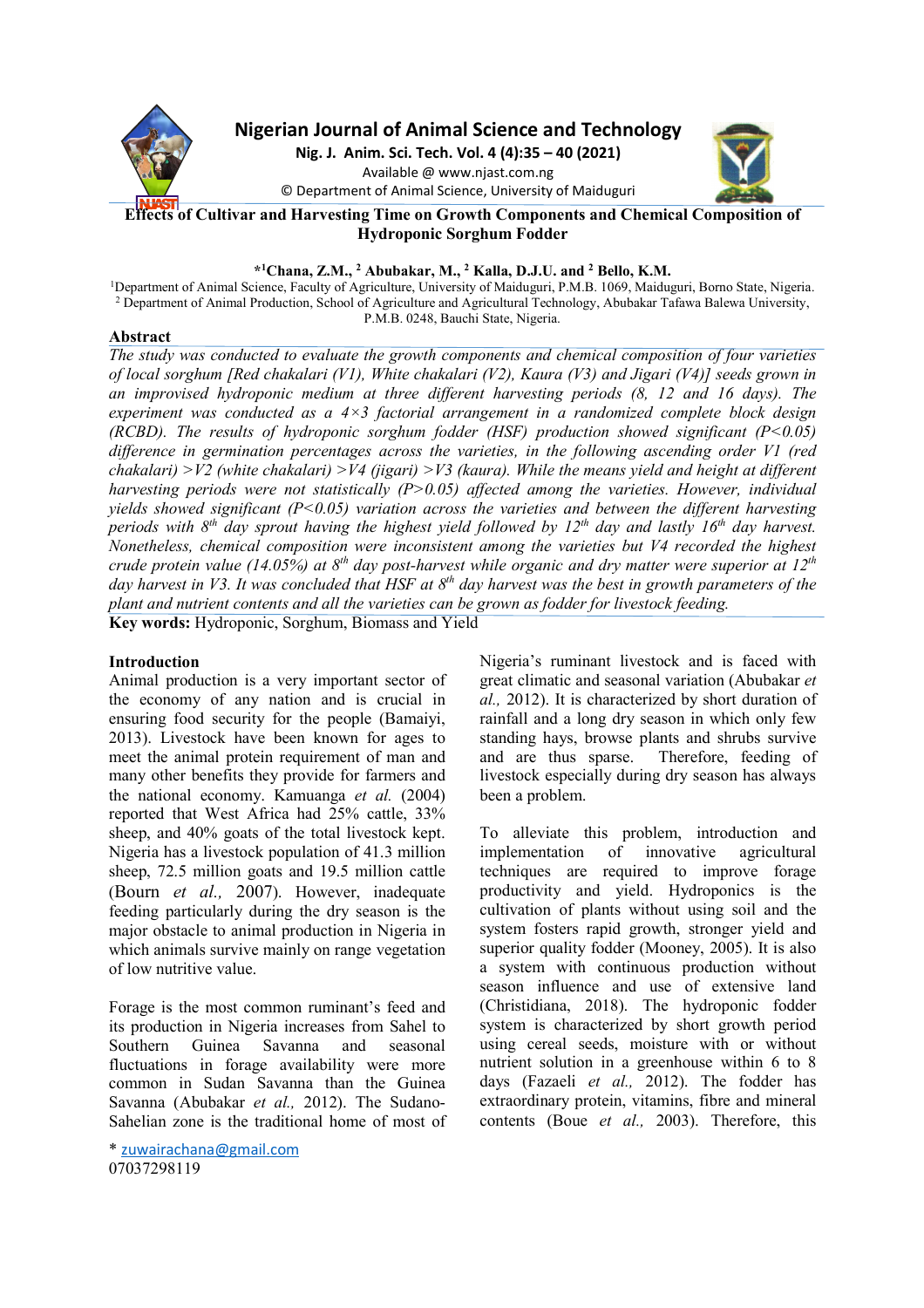technology is an important agricultural technique currently used in many countries (Turdo *et al.,* 2003) which gives a guarantee for sustainable forage production. The objective of this study was to evaluate the growth parameters and nutrients composition of four varieties of hydroponic sorghum fodder at different harvesting periods.

# **Materials and Methods Study Area**

The experiment was carried out at the Livestock Teaching and Research Farm of the University of Maiduguri. Maiduguri is situated at latitude 11<sup>0</sup>  $51^{\circ}$ N and longitude  $13^{\circ}$  09<sup>1</sup>E at an altitude of 354 m above sea level (Encarta, 2007), which falls within the semi-arid zone of West Africa. The area is characterized by short period of rainy season (3-4 months) from June to September with annual rainfall ranging from 500 to 600 mm. Long period of dry season (8-9 months) October to May were also observed annually. Ambient temperatures are high  $(38-44^{\circ}C)$  in the months of March to May whereas low temperatures are recorded in December and January ranging from 15-19<sup>0</sup>C (Weather and climate, 2016). Relative humidity is low in the month of March (30%) and high in the month of August (80%).

# **Construction of Hydroponic Unit**

A Growth Room (local greenhouse) was built with cemented floor, walls of nets and roofed with aluminum sheets surrounded by trees which provide additional cooling and ventilation to the room. The hydroponic unit was constructed with metal frame having a dimension of 3.5m length, 1.5m height and width of 0.75m consisting of 4 shelves. Each shelf contained 7 aluminum planting trays. The planting trays had a length of 70cm, a width of 45cm and 6cm depth. The trays also had holes at the bottom to allow drainage of excess water in order to prevent waterlogging. There was a horizontal spacing of 5cm between each tray on the shelves and each shelf has a vertical spacing of 30cm. The unit was installed in the growth room.

## **Seeds Preparation, Planting and Irrigation**

Four Varieties of sorghum (Red Chakalari, White Chakalari, Kaura and Jigari) were purchased from Maiduguri Gamboru market and used for the experiment. Thirty six (36) aluminium planting trays were used, three (3) trays for each variety and at each harvesting time. The planting trays had capacity of growing 800 grams sorghum seed. Seeds were cleaned from debris and other foreign materials, weighed and washed thoroughly with clean water. It was soaked in water for 24 hours then rinsed with clean water before planting. The trays were stacked on the shelves and were irrigated twice daily (morning and evening) using knapsack sprayer. The sorghum fodder was harvested at 8, 12 and 16 days post planting. The following data were recorded: initial seed weight, germination percentage, plant height and total fresh fodder yield.

## **Chemical Analysis**

Samples of the fodder were taken at each harvesting period, oven dried and ground in a hammer mill to pass through a 1mm sieve for determination of their chemical compositions on Dry Matter (DM) basis which include: Crude Protein (CP), Ether Extract (EE), Crude Fibre (CF), Ash and Nitrogen Free Extract (NFE) according to AOAC (2000). Acid Detergent Fibre (ADF) and Neutral Detergent Fibre (NDF) were also determined as stated by Van Soest (1991) methods.

#### **Statistical Analysis**

Data collected were subjected to analysis of variance using General Linear Model of SAS (2000) and means were separated using Least Significant Difference (LSD).

## **Results and Discussion**

The mean germination rates, means of yield and height of four different varieties of sorghum seeds at different harvesting time were presented in Table 1. The germination rates differed  $(p<0.05)$ significantly across the varieties in the following ascending order V1 (red chakalari) >V2 (white chakalari)  $>V4$  (jigari)  $>V3$  (kaura). While the means of the three harvesting periods for yield (weight) and height of the fodders were not significantly  $(p<0.05)$  different among the varieties. Growth components (yields and height) of HSF in this experiment was at its peak in 8 days post planting in all the four varieties and the 16<sup>th</sup> day had deteriorate as evidenced by their low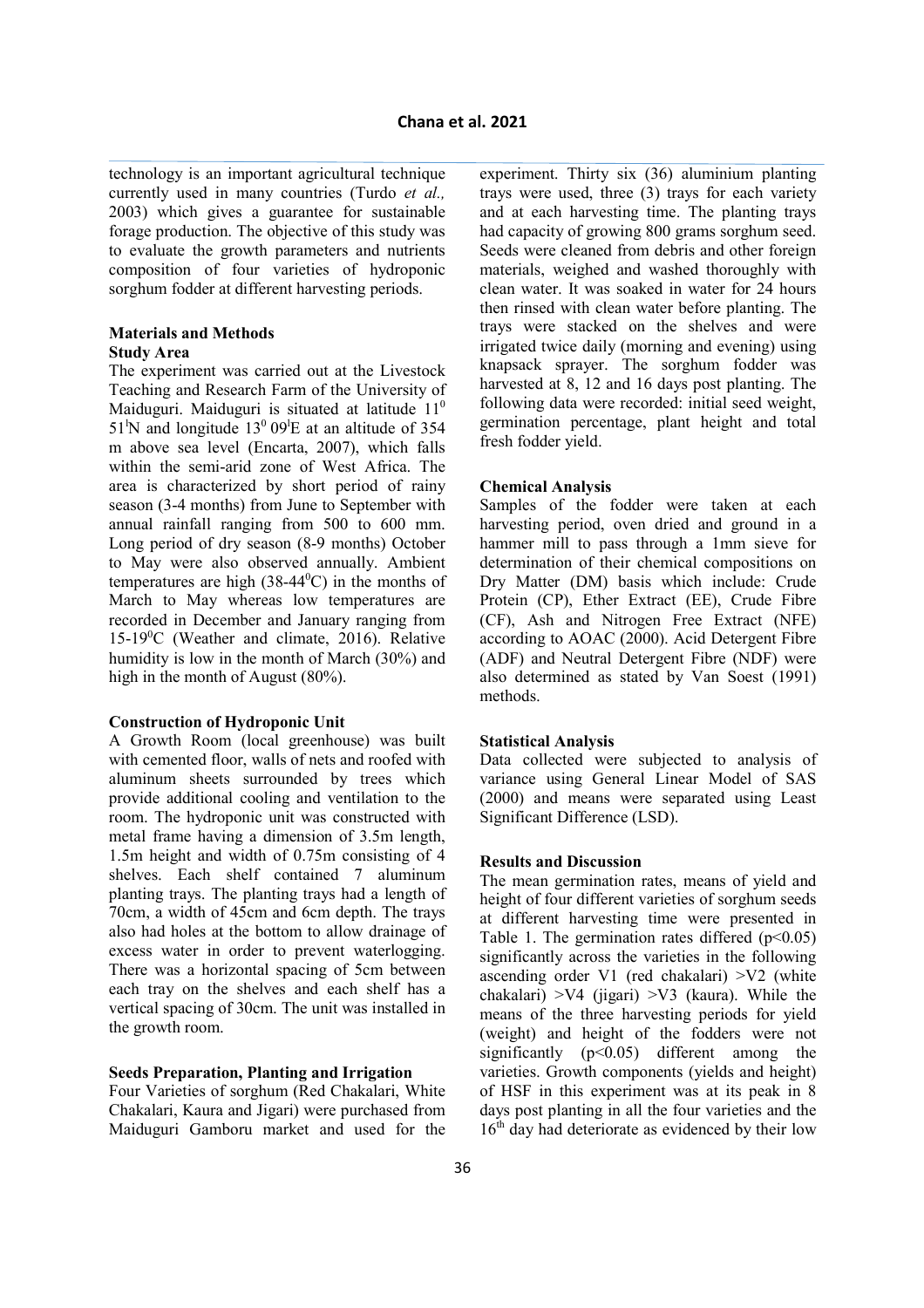nutrient composition to sustained the plant. This supports the report of Christidiana (2018) who noted that biomass production of sorghum hydroponic fodder was significantly  $(p<0.05)$ affected by variety and harvesting time.

The fresh yield of four varieties of HSF at different harvesting days of 8, 12 and 16 were also presented in Table 1. It ranges between 2550 to 3500g, 1766.7 to 3016.7g and 883.3 to 1833.3g for 8, 12 and 16 days harvest respectively from 800g of seeds sown each. The result showed significant ( $p<0.05$ ) difference across the varieties and the different harvesting periods with the highest in 8 days sprout followed by 12 days and lastly 16 days fodder. The present results were lower than the findings of Naik *et al.* (2013) who reported fresh yield of 8 to 10kg from 1kg locally grown maize seed in 7 to 10 days. Ghazi *et al.* (2011) also revealed that 1kg will produce 15 to 25kg fodder with planting period of 8 to 10 days. Improved sorghum seeds were used in the study of Christidiana (2018) who recorded fodder biomass of  $25.51 \text{kg/m}^2$ ,  $28.37$ kg/m<sup>2</sup> and  $30.41\text{kg/m}^2$  for KD4 sorghum variety and  $27.95\text{kg/m}^2$ ,  $30.53\text{kg/m}^2$  and  $32.72\text{kg/m}^2$  in Super-1 variety at harvesting time of 8, 12 and 16 days respectively. These differences is attributed to the differences in seed varieties, greenhouse condition (temperature and humidity), quality of seeds and irrigation water among others.

## **Chemical composition of four HSF varieties at different harvesting days.**

Tables 2 and 3 shows the chemical compositions of harvested HSF varieties at 8 and 12 days post sowing respectively. There were changes in nutrient content of HSF with different harvesting periods and across the different varieties. Dry matter ranged recorded in this work at  $8<sup>th</sup>$  day after sowing is in conformity with the report of Sneath and McIntosh (2003) who stated that various commercial hydroponics fodder producers claim yields of 6 to 10 times with dry matter percentages of 6.4 to 20. Furthermore, Naik and Singh (2013) postulated that maize hydroponic fodder produces 5 to 6 kg from 1kg seed with DM content of 11 to 14%. Similarly, Naik *et al.* (2015) also reported dry matter and organic matter contents of hydroponics fodder decrease

due to decrease in starch content. During sprouting, starch is catabolized to soluble sugars for supporting the metabolism and energy requirement of the growing plants for respiration and cell wall synthesis, so any decrease in the amount of starch causes a corresponding decrease in dry matter and organic matter. However, dry matter content at 12 days harvest of V1 and V2 increases with respective mean values of 14.12% and 24.75% while a decrease was observed in V2 and V4 at the same period. Similar trend were recorded in organic matter values. Hence, the changes might be as a result of varietal differences. Christidiana (2018) and Sneath and McIntosh (2003) reported that longer harvesting time decreases dry matter percentages and increases plant biomass.

The CP percentages of V1, V2 and V4 were decreased at 12 days as compared to 8 days. Naik *et al.* (2015) reported an increase in crude protein with corresponding decrease in dry matter. Therefore, the result of the current study was contrary with this statement. Hence, the CP contents obtained in this work were within the ranged values mostly reported for hydroponics cereal crops. The neutral detergent fibre (NDF) and acid detergent fibre (ADF) contents of the HSF's ranged between 38.12 to 44.36% and 22.20 to 29.04% respectively at 12 days post planting. Lesser range of NDF (37.14 to 44.69%) and ADF (20.83 to 31.32%) were recorded in 8 days after planting. The NDF range of values were in conformity with values (24.98 to 49.52%) reported by Zalalem and Gurmesa (2021) who studied different varieties of HSF, however, the ADF of the present study were higher than those reported (7.04 to 19.43%) by Zalalem and Gurmesa (2021) . Ghazi and Al-Momani (2011) recorded lower values of ADF (14.3%) and NDF (29.6%) for hydroponic barley fodder, while Owens (2009) reported ADF values of <30-35% and NDF  $(\leq 40.45\%)$  in his findings, which were in conformity with the values obtained in the current study. Lower values of NDF and ADF in fodder were considered as good nutritional values because Sneath and McIntosh (2003) concluded that digestibility of forages decrease with increasing fibre content. However, increase in NDF and ADF values occur because of synthesis and accumulation of lignin which usually occurs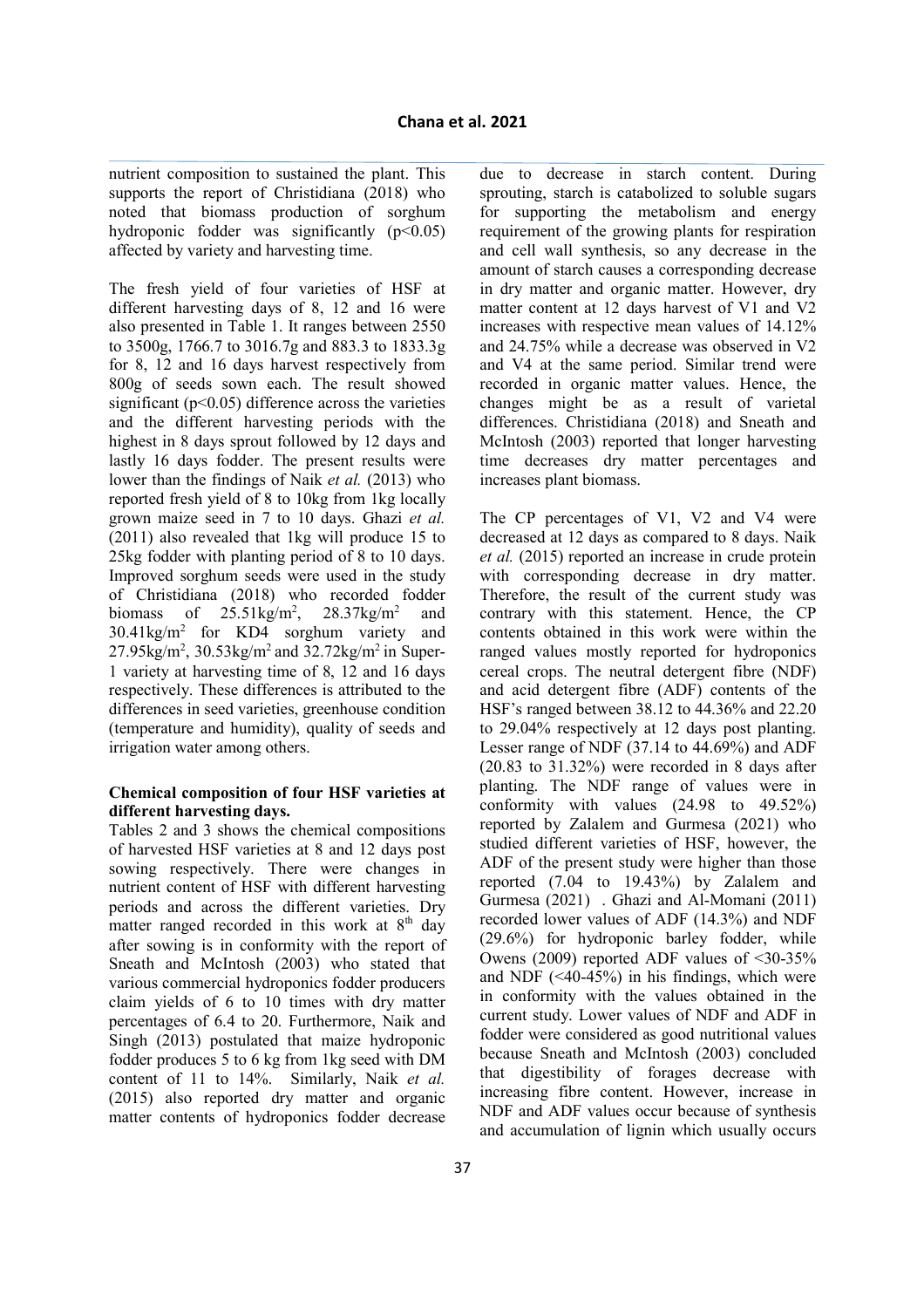during the formation and thickening of secondary cell walls. Therefore, the rate of maturation and irrigation affect the accumulation of lignin (Carmi *et al.,* 2006). Furthermore, Dung *et al.* (2012) explained that fibre content is mostly derived from roots and seed husk due to the maturation

process and endosperm formation. The hemicellulose of the current study was at the range of 13.50 to 15.90% for V3 and V4, respectively.

|  |  |  |  |  |  |  |  | Table 1: Height and yields (weight) of hydroponic sorghum fodder at different harvesting days |
|--|--|--|--|--|--|--|--|-----------------------------------------------------------------------------------------------|
|--|--|--|--|--|--|--|--|-----------------------------------------------------------------------------------------------|

|                          |                      | <b>Varieties</b>     |                      |                      |              |           |
|--------------------------|----------------------|----------------------|----------------------|----------------------|--------------|-----------|
| Parameters (%)           | $\mathbf{V}_1$       | V <sub>2</sub>       | $\mathbf{V}_3$       | $V_4$                | <b>SEM</b>   | LS        |
| Germination rate $(\% )$ | 77.36 <sup>a</sup>   | $68.56^{ab}$         | $51.\overline{15^b}$ | $63.55^{ab}$         | $63.55^{ab}$ | $\ast$    |
| Means of Height (cm)     | 12.45                | 13.45                | 9.22                 | 11.45                | 2.34         | <b>NS</b> |
| Means of Yield $(g)$     | 2722.2               | 2782.3               | 716.7                | 2094.5               | 661.86       | <b>NS</b> |
| $HF8$ (cm)               | 14.67 <sup>a</sup>   | 15.67 <sup>a</sup>   | $12.33^{b}$          | 14.67 <sup>a</sup>   | 00.62        | $\ast$    |
| $HF12$ (cm)              | $13.67^a$            | $13.67^a$            | 09.00 <sup>c</sup>   | 11.00 <sup>b</sup>   | 00.59        | $\ast$    |
| $HF16$ (cm)              | $09.00^a$            | $11.00^a$            | $06.33^{b}$          | $08.67^{ab}$         | 00.99        | $\ast$    |
| WF8(g)                   | 3500.00 <sup>a</sup> | 3500.00 <sup>a</sup> | 2550.00 <sup>b</sup> | $2866.70^{b}$        | 188.93       | $\ast$    |
| WF12(g)                  | 2833.30 <sup>a</sup> | $3016.70^a$          | 1766.70 <sup>b</sup> | 1766.70 <sup>b</sup> | 270.89       | $\ast$    |
| WF16 $(g)$               | $1833.30^a$          | $1833.30^a$          | $0883.30^{b}$        | $1650.00^a$          | 185.22       | $\ast$    |

V1 = Red Chakalari Variety, V2 = White Chakalari Variety, V3= Kaura Variety, V4= Jigari Variety, HF 8= Height of Fodder at Day 8, HF12 = Height of Fodder at Day 12, HF16 = Height of Fodder at Day 16, WF8 = Weight of Fodder at Day 8, YF12 = Weight of Fodder at Day 8, WF12 = Weight of Fodder at Day 12, WF16 = Weight of Fodder at Day 16, SEM = Standard Error of Mean, LS = Level of Significance, \* = Significant  $(P< 0.05)$ , a,b,c,d = Means in the same row with different superscript are significantly different, NS = Not Significant.

| Table 2: Chemical composition of varieties of HSF harvested at 8 days |  |
|-----------------------------------------------------------------------|--|
|-----------------------------------------------------------------------|--|

|                         | <b>Varieties</b>        |                  |                |                         |  |  |
|-------------------------|-------------------------|------------------|----------------|-------------------------|--|--|
| Parameters $(\% )$      | $\mathbf{V}_\mathbf{1}$ | $\mathbf{V_{2}}$ | $\mathbf{V}_3$ | $\mathbf{V}_\mathbf{4}$ |  |  |
| Dry matter              | 12.10                   | 15.95            | 16.35          | 14.50                   |  |  |
| Organic matter          | 10.60                   | 14.95            | 14.85          | 13.50                   |  |  |
| Crude protein           | 11.71                   | 10.62            | 09.31          | 14.05                   |  |  |
| Neutral detergent fibre | 42.06                   | 37.14            | 41.08          | 44.69                   |  |  |
| Acid detergent fibre    | 27.67                   | 20.83            | 26.30          | 31.32                   |  |  |
| Hemicellulose           | 14.39                   | 16.31            | 14.78          | 13.37                   |  |  |

 $V_1$  = Red Chakalari Variety,  $V_2$  = White Chakalari Variety,  $V_3$  = kaura Variety and  $V_4$  = Jigari Variety.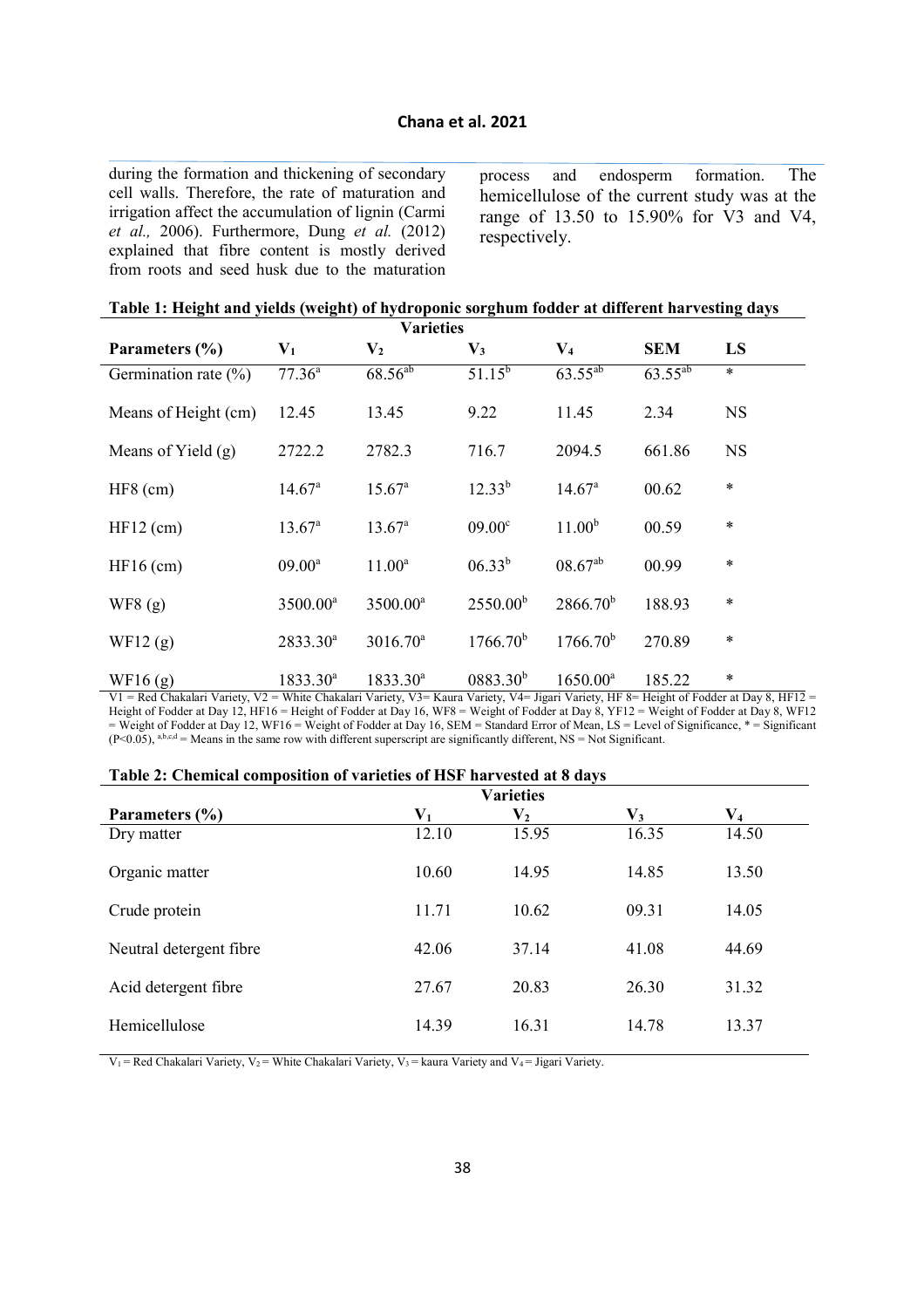|                         | Table 5: Chemical composition of varieties of HSF harvested at 12 days<br><b>Varieties</b> |                |       |                |  |  |
|-------------------------|--------------------------------------------------------------------------------------------|----------------|-------|----------------|--|--|
| Parameters (%)          | $\mathbf{V}_1$                                                                             | $\mathbf{V}_2$ | $V_3$ | $\mathbf{V}_4$ |  |  |
| Dry matter              | 14.12                                                                                      | 12.18          | 24.75 | 14.01          |  |  |
| Organic matter          | 13.12                                                                                      | 10.68          | 23.75 | 13.01          |  |  |
| Crude protein           | 04.57                                                                                      | 05.99          | 10.28 | 12.10          |  |  |
| Neutral detergent fibre | 43.15                                                                                      | 40.75          | 38.12 | 44.36          |  |  |
| Acid detergent fibre    | 29.04                                                                                      | 25.85          | 22.20 | 30.86          |  |  |
| Hemicellulose           | 14.11                                                                                      | 14.90          | 15.93 | 13.50          |  |  |

# **Table 3: Chemical composition of varieties of HSF harvested at 12 days**

 $V_1$  = Red Chakalari Variety,  $V_2$  = White Chakalari Variety,  $V_3$  = kaura Variety and  $V_4$  = Jigari Variety.

#### **Conclusion**

This study concluded that HSF at  $8<sup>th</sup>$  day harvest was the best in fodder yield, nutrient contents and height of the plants. Furthermore, all the varieties were suitable for hydroponic fodder in semi-arid environment and all the four varieties investigated in this study were recommended.

#### **References**

- Abubakar, M., Ngele, M.B., Kalla D.J.U. and Inusa. S.K. (2012). Growth performance of Yankasa sheep grazing natural vegetation in late dry season in the Sudan Savanna supplemented with various nitrogen sources. *Biological and Environmental Sciences Journal for the Tropic,* 9(3):199-203.
- AOAC,  $(2000)$ . Official Methods of analysis. 17<sup>th</sup> edition. Association of official Analytical Chemists, Washington. DC.
- Bamaiyi, H.P. (2013). Factors militating against Animal Production in Nigeria. *International Journal Livestock Research*, 3(2):54-66.
- Boue, S.M., Wiese, T.E., Nehls, S., Burow, M.E., Elliott, S. and Carter-Wientjes, C. (2003). Evaluation of the estrogenic effects of legume extracts containing phytoestrogens. *Journal of Agricultural Food Chemistry*, 51(8): 2193-2199.
- Bourn, Wint, Blench and Woolley (2007). Identification and characterisation of West African shorthorn cattle. *Nigerian Livestock Resource Survey*, FAO cooperate document repository. 1 – 12.
- Christidiana, R. (2018). Quality and quantity of sourghum hydroponic fodder from different varieties and harvest time. *Earth and Environmental Science*, 119
- Encarta, (2007). *National Geospatial-Intelligence Agency*, Bethesda, MD, USA.
- Fazaeli, H., Golmoihammadi, H.A., Tabatabayee, S.N. and Asghari-Tabrizi, M., (2012). Productivity and nutritive value of barley green fodder yield in hydroponic system. *World Applied Sciences Journal*, 16: 531-539.
- Ghazi, N.A. and Al-Momami, N. (2011). Evaluation of some barley cultivars for green fodder production and water use efficiency under hydroponic conditions. *Jordan Journal of Agricultural Sciences,*  7(3): 448-456.
- Ghazi, N., Al-Karaki and M. Al-Hashimi. (2011). Green fodder production and water use efficiency of some forage crops under hydroponic conditions. *IRSN Agronomy*; 1:15
- Kamuanga, M., D'leteren, G., Tano, K., Mugalla C., Pokou, K., Swallow, B. and Hall, D. (2004). Improving the production of crop livestock systems under trypanosomosis risk in West Africa: